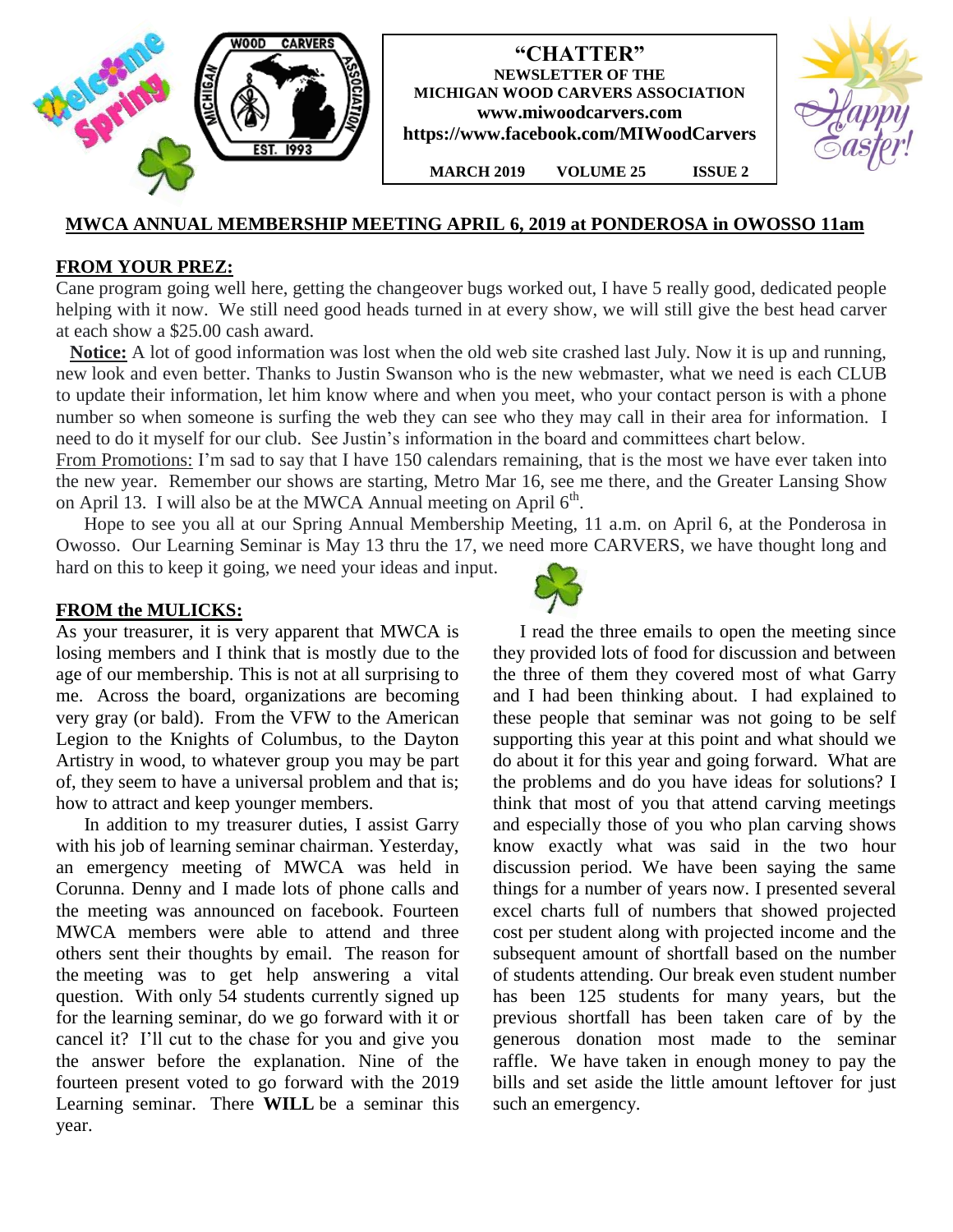This will likely be the last of seminar in its *current form* and this is where all of you come in. A survey is being developed that will be distributed to the membership and the public via as many methods as we can come up with. There might even be a mass mailing since this is so important. When you see the survey, please be as honest and as specific as you can be. Answering this survey this will not put you on a committee! (unless you want to be.) After the results are in and compiled we should have a better handle on what kind of seminar to plan or even **if** we offer a learning seminar going forward. We especially want to hear from those members that haven't attended seminar. It is important to know why you do not come. What might encourage you to participate?

As in previous years, you will have most of March to decide if you are going to attend seminar this

year. We call the instructors then and they decide if they can afford to make the trip for the number of students that are signed up for their class. The only class full today is Gary Falin. Please remember to list a second choice of instructor. As in the past, we won't move you there without talking to you first. We are still offering a 25 dollar discount if your club will sponsor you with a 25 dollars match if you haven't come to seminar the last two years. So even though we are going forward with seminar, the number of instructors that will be available is still up to you.

Any instructors that are reading this, please push your class everywhere you go. I think we offer a tremendous seminar and would love to have your class full.

Mary Lou and Garry



**CARVING CLUB NEWS**

Don't forget to set your clocks back one hour on March  $10<sup>th</sup>$ 

**WOODWACKERS:** Woodwackers of Big Rapids donates a 16-piece carving to Art Works. "North Woods Nativity by Cyndi Joslyn" was the chosen task at hand. Sixteen various pieces Mary, Joseph, baby, trees animals, kings were selected by each carver the deadline date was November  $1<sup>st</sup>$ , 2018.

 Art Works chose to do a raffle for the "Nativity Scene". Woodwackers has since been informed that the Raffle did do very well! We are now looking into 2019 and a new carving piece. THANKS to Jan Campbell, Joyce Capen, Paul Drigger, Doug Fonner, Steve George, Virginia Harthan, Bob Hatfield, George Melby, Beth & Brian Pacholka, Bob Palmer, Darryl Pyles, Margo SanCartier, Lee & Louann Stearns and Becky Goettl. Bette Hartig

**TRI CITY CARVERS:** We just concluded a soap carving class in Pinconning with their Cub Scout Pack.



There were 21 scouts and a bunch of helping parents. Thanks to Dick Bishop, Ken Hite, Dick Henning, Frank and Phyllis Burghy, Christie and Wayne DeHate for their help with the soap carving. We have another soap carving class next month with the elementary students at Nouvel Elementary School in Saginaw Township.

 We currently have a carving display at the Wirt Library in downtown Bay City with lots of nice carvings. On February 28 we presented a demo carving from 9-5. After the Wirt Display we'll have the opportunity to move some of the carvings to the Antique Warehouse for display for the month of March and we have scheduled a carving demo at the Antique Warehouse on March 30-31.

**SALINE CARVERS:** Election results President, Nancy Popp; Vice President, Caryn Howell; Treasurer, John Pappas and Secretary, Connie Salenbien. We are sorry to report that our member Don Makielski has passed away.

 Bob Russell has most graciously agreed to share his knowledge of painting wood carvings at our March meeting at the Saline Senior Center. He will give a short lecture and do a brief demonstration.

# **FRANKENMUTH WOOD CARVERS SHOW:**

David Stirling won Best of Show for his life like Saw-wet Owl at our October 2018 show. Don Miller won Best of Professional with his hen mallard.



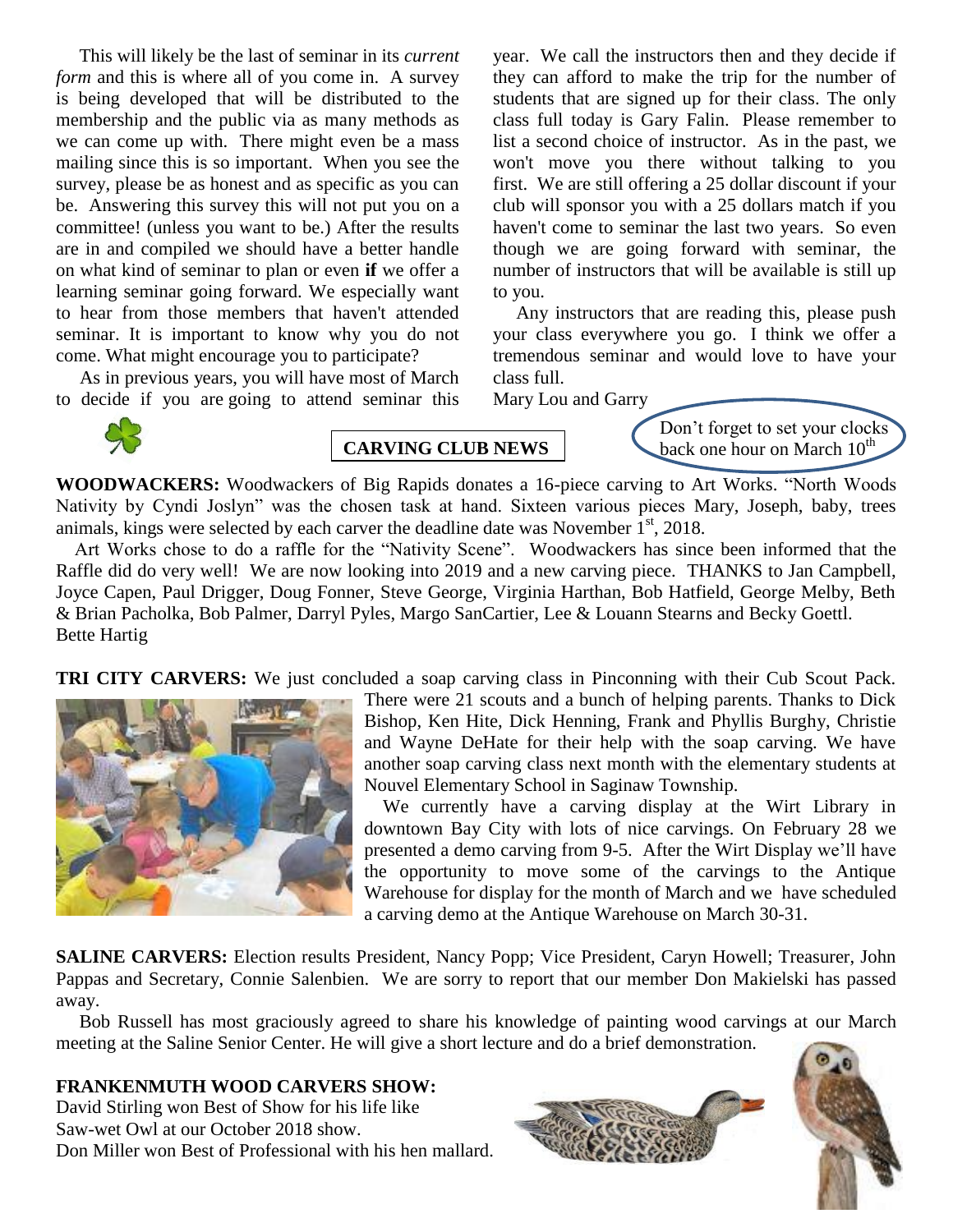**METRO CARVERS:** The Metro Carvers newsletters now have a new name, "Wood Shavers" We are getting ready for our show on March 16-17, 2019. You can download a show application from the website or call Fred Azelio at 586-994-1146 **[fazelio1942@yahoo.com](mailto:fazelio1942@yahoo.com)** or Pat murphy 810-392-3642 **[patarmurp@yahoo.com](mailto:patarmurp@yahoo.com)**

 At our January meeting curt Chastain presented information on how to determine if a money is counterfeit. Curt said that those involved with money exchange at our show will be shown instructions on how to use the iodine pens and ultraviolet lighting of the bills. Gary Bityk also gave us a demonstration on bark carving. Many of his points of how to carve bark are also helpful to many other carving challenges.

 The picture at right was in Metro newsletter, it is a picture from the web. Really "COOL"!

**FRUITBELT CARVERS SHOW** on November 3-4 BOS Prof: Gary Dentino from the Fruitbelt Woodcarver Eagle Head

The Fruitbelt Woodcarvers 38<sup>th</sup> Annual Woodcarving Show was held o November 3 & 4, 2018. The show was held at the Cass County Fairgrounds, Cassopolis, MI. Tom Grile was show chairperson and Gary Gracey was Co-Chairperson.

We had 20 exhibitors' tables and 10 vendors this year: The cedar Bird Shoppe and Mike LePage.

There were 19 show exhibitors with a total of 31 items put into competition. We had 25  $1<sup>st</sup>$  place carvings!!

 The "Best of Show" Intermediate winner went to Sheila Mansfield for her Halloween Witch hanging from the moon.

 The "Best of Show" Professional winner went to Maynard Mitchell for his hand carved walking stick.

 The "People's Choice" winner was Rod Beamish for his carved Santa Claus Face.

Our 2018 "Eagle Head Cane" winner was Gary Dentino

 We had a super Saturday for people attending the show. Sunday was down due to the weather. We had about 220 people attend the 2-day show.

 Our club puts on a Banquet Saturday evening with 47 people attending. Cranky Hanks from Twin Lakes provided the food.

Deb's Café from Dowagiac, MI had food available for lunchtime during

the show. Terry Gracey

**CHIPS & CHATTER**

# **MWCA ANNUAL MEETING ON APRIL 6TH AT THE OWOSSO PONDEROSA RESTAURANT**

**11am.** All carvers are always welcome, you don't have to be a delegate to attend, although delegates are the only ones who are able to cast a vote for your club. Our only other yearly meeting is in October. Your presence and input is important, especially if you have ideas, comments or suggestions about your MWCA organization.

**MWCA ELECTION OF OFFICERS:** The By-laws revision was adopted at the April 2018 meeting. Starting with the 2019 Annual Meeting the election of officers will be on alternate years as adopted; beginning with the President and Secretary in 2019; then V-President and Treasurer in 2020. and so on.

At the April 6, 2019 Annual Meeting held at the Ponderosa Restaurant in Owosso it will be time for MWCA to elect President and Secretary for a 2-year term. As of this newsletter Denny Sekrenes has agreed to run again as our President, and Larry Hower has agreed to run again as Vice President, they both run uncontested.

# A**LL CLUBS HAVE BEEN SENT THEIR 2020 RENEWAL INFO. DUES ARE DUE BY APRIL 1, 2019**

**IF YOU PLAN TO ATTEND THE LEARNING SEMINAR PLEASE LET US KNOW BEFORE THE END OF MARCH!!** Contact Garry at 616-340-6114 or Denny at 989-277-5739 soon!





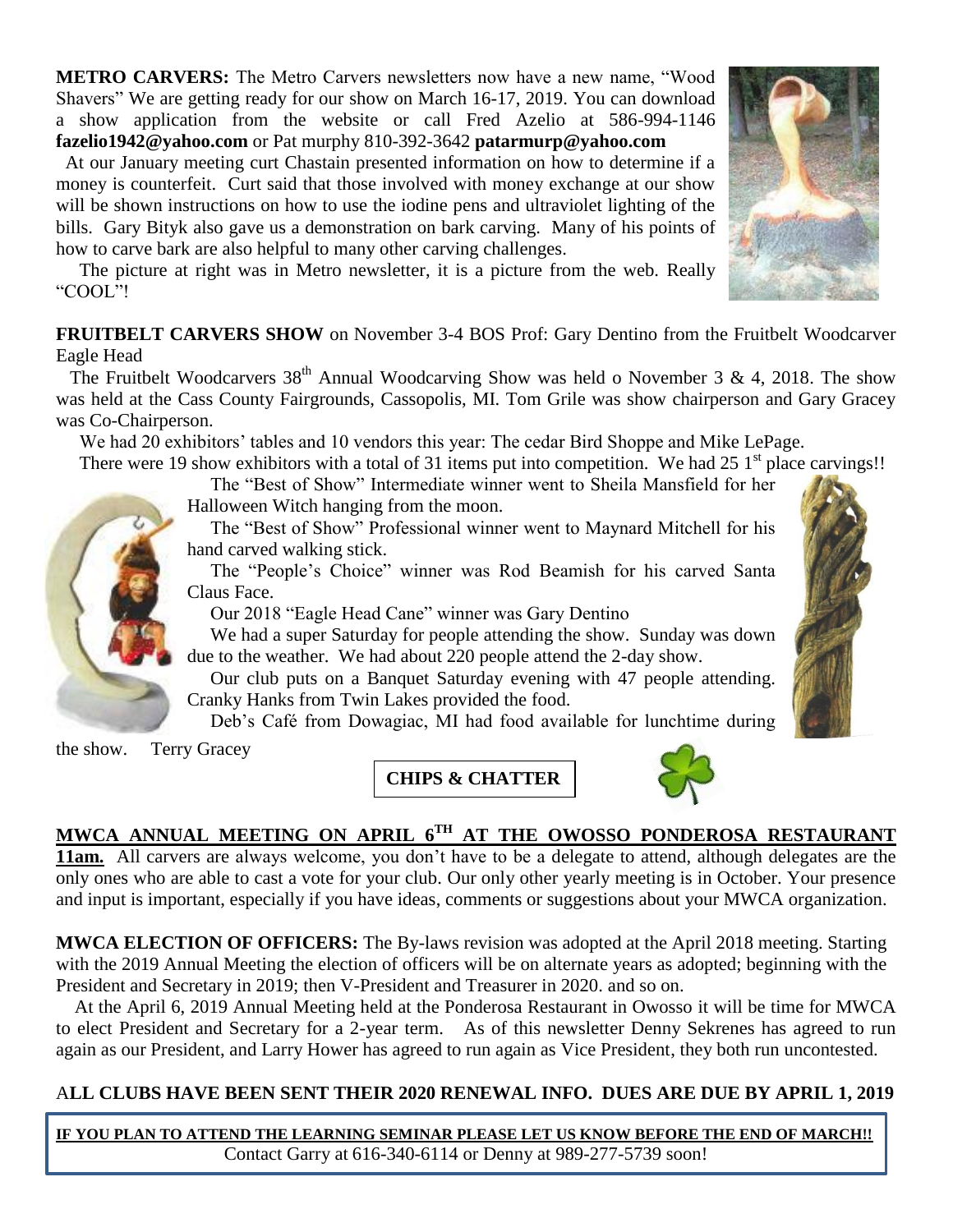**THE "CHATTER" NEWSLETTER GOES OUT BY E-MAIL ONLY** on or about the first of the months listed below. All news to be included needs to be to the editor, Sandy Holder by the 25th of the month prior to publication. E-Mail and phone listed below. You can always download or read a PDF on the MWCA website at **www.miwoodcarvers.com**

**Please share this newsletter with the rest of your members** who don't receive it by email and **FORWARD THE NEWSLETTER BY EMAIL** to your club members who have email. Thank you.

> CHATTER NEWSLETTER IS PUBLISHED ON OR AROUND THE FIRST OF JANUARY MARCH MAY JULY SEPTEMBER NOVEMBER



# **2019 MWCA COMING EVENTS**

| <b>DATE</b>      | EVENT                               | <b>LOCATION</b>                       | <b>INFORMATION</b> |
|------------------|-------------------------------------|---------------------------------------|--------------------|
| <b>March</b>     | <b>METRO CARVING SHOW</b>           | United Food & Commercial Workers Hall | 586-994-1146       |
| $16 - 17$        |                                     | 876 Horace Brown Dr. Madison Hgts     | 810-392-3642       |
| <b>APRII</b> 6th | <b>MWCA ANNUAL MEETING/Election</b> | Ponderosa in Owosso 11 am.            | 989-277-5739       |
| 4/13             | <b>GREATER LANSING CARVING SHOW</b> | Liberty church in Grand Ledge         | 517-285-5914       |

# **MWCA BOARD AND COMMITTIES**

| <b>President</b><br>Denny Sekrenes<br>989-277-5739<br>vetcane@charter.net                                    | <b>Vice President</b><br>Larry Hower<br>231-388-3933<br>Howerlarryl@gmail.com | <i>Secretary</i><br>Willy Stewart<br>$(989)$ 687-2536<br>stewartwilly@yahoo.com   | <b>Treasurer</b><br>Mary Lou Mulick<br>$(616)$ 902-3888<br>mulickg@gmail.com                 |
|--------------------------------------------------------------------------------------------------------------|-------------------------------------------------------------------------------|-----------------------------------------------------------------------------------|----------------------------------------------------------------------------------------------|
| "Chatter" Editor<br>Sandy Holder<br>$(231) 734 - 5125$<br>horsecarver@gmail.com                              | <b>MWCA Chaplain</b><br>Milan Maybee (517) 787-1272                           | <b>Judging</b><br>Phyllis Burghy<br>(989) 928-4242<br>cedarbirdshoppe@charter.net | Promotional (Calendars, etc.)<br>Denny Sekrenes<br>(989) 277-5739<br>vetcane@charter.net     |
| <b>Patriot Cane Project</b><br>Mid-Michigan Carvers<br>Denny Sekrenes<br>989-277-5739<br>vetcane@charter.net | Webmaster<br>Justin Swanson<br>616-446-0120<br>Justin.john.swanson@gmail.com  | <i>Insurance</i><br><b>Sharon Seitz</b><br>734-645-9214<br>MWCAinsur@yahoo.com    | <b>MWCA Representative</b><br><b>Russell Ross</b><br>616-213-1613<br>russell $42@$ gmail.com |

**MWCA "Patriot Cane Program" Completed 19 canes for January & February 2019 From June 2007 thru February 2019, 4509 canes have been completed. Thanks to everyone for your help and support for the "Patriot Cane Program"**

### **RECIPIENT CARVER**

| <b>PFC</b> | Joseph Pletz           | Army        |            | WWII-PTO Pfenning, Ray   | <b>OWL</b>  |
|------------|------------------------|-------------|------------|--------------------------|-------------|
| T/Sgt      | Hilbert "Bert" Boersma | Army        |            | WWII-PTO Hanson, Richard | <b>WGF</b>  |
| RM3c       | William H. Aldrich     | Navy        |            | WWII-PTO Dubey, Joe      | <b>SBCS</b> |
| Cpl        | Claude Ward            | <b>USMC</b> |            | WWII-PTO Pfenning, Ray   | <b>OWL</b>  |
| SPC5 (E5)  | John R., Jr. Mester    | Army        | Vietnam    | Walker, Rod              | <b>COC</b>  |
| <b>PFC</b> | Roy K. Scites          | Army        | Korea      | Unknown                  | <b>HAP</b>  |
| Sgt(E5)    | Carmon L. Draine       | Army        | Korea      | Osterhouse, Marilyn      | <b>KAL</b>  |
| Sgt $(E5)$ | Mark W. Murphy         | Army        | <b>SWA</b> | Dentino, Gary            | <b>FRT</b>  |
| Corporal   | Francis A. Williams    | Army        | Korea      | Olander, Nathanael       |             |